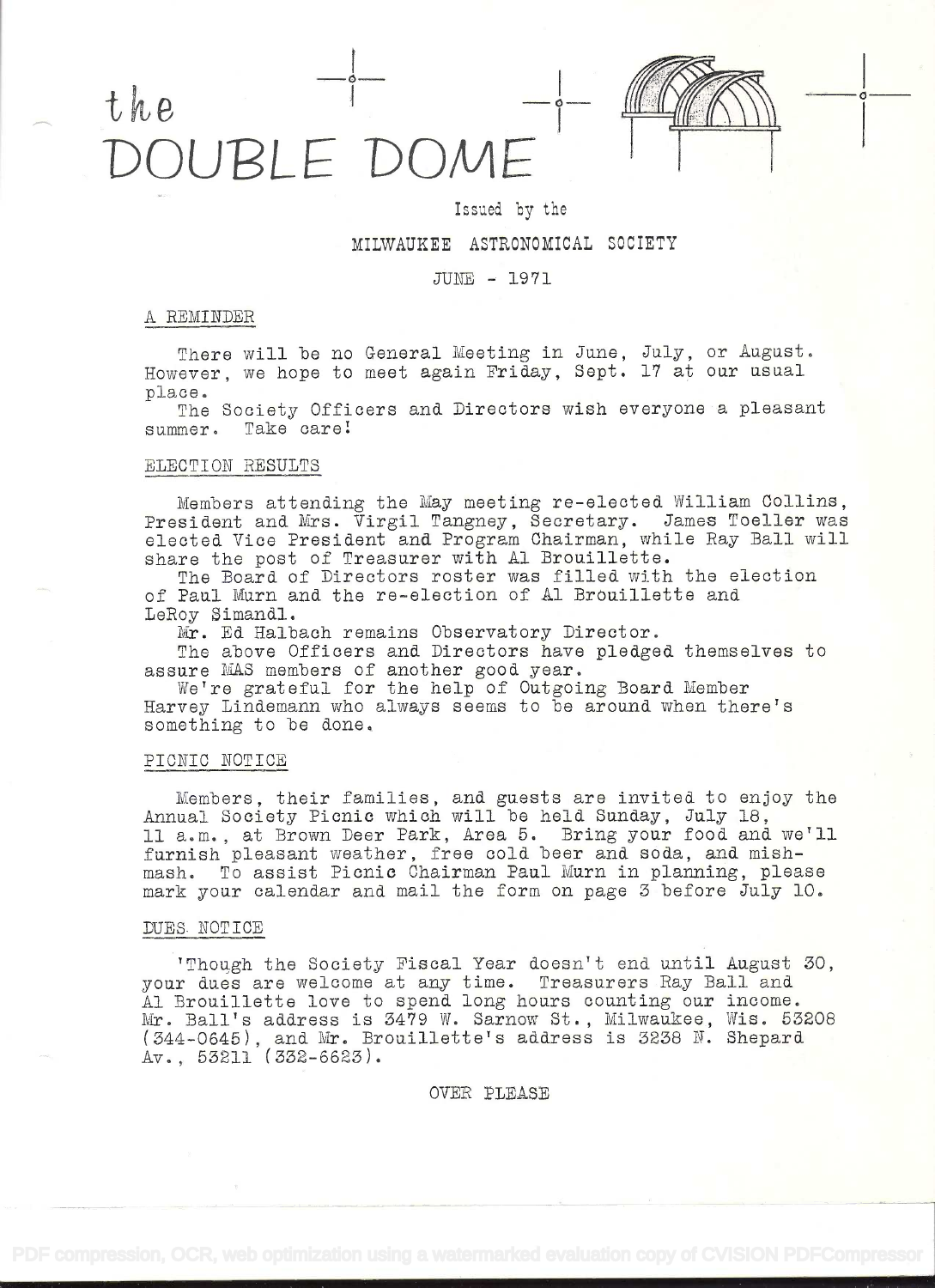#### OFEN HOUSE

Like last year, the Open House Program will be held the last two Monday evenings in July and the five Monday evenings in August.

The response was tremendous last year owing to the energetic help we had. And we expect as big a turnout this year, which means Chairman Virgil Tangney needs helpers, He needs Tscope operators, guides, all sizes and types of personal 'scopes just call Virgil at 281-6533 and name yoar thing. Select any night(s) yon wish - closing time is around 10:30 p.m.

#### FRIDAY OPEN HOUSE NOTE

The member only Friday Night Open House Program under Mr. Al Brouillette will continue July 2, but not July 9. Mr. William Albrecht will be in charge Aug. 6 & 13.

#### CONGRATULATIONS . RAY

In recognition of his many, many years of serious service and loyalty to the Milwaukee Astronomical Society, Treasurer Ray Ball has, by the action of the Officers and Board, been named Treasurer Emeritus and made a Founder Member of the Society.

These are the highest honors that your society can bestow upon a fellow member for his efforts made in its behalf.

#### NEW MEMBER

Meet our newest member! He is

Mr. Christopher Shaft, 104 Orchard (P.O.Box 184), Big Bend. 53103 662-2806. Planets, sun, star clusters, archery, tropical fish, electronics, model rockets, and photography.

#### TSCOPE SCOOP

A namer of brand new Tasco Telescopes is being offered. for sale for ONE HALF the retail prices listed below. Offered are

 $1-4\frac{1}{2}$  reflector, equit. mount, circles, eyepieces, tripod, case © \$149.95

3-2.4" refractors, altazimuth mt., eyepieces, barlow, inverting<br>prism, sun filter, tripod, case,  $\&$  \$79.95

- $2-2.4$ <sup>T</sup> refractors, same as above except fine adjustment mount,  $@$  \$119.95.
- 1-2" refractor, 3 eyepieces, diag. prism, altazimuth mt., sun filter,  $@$  \$69.95.
- 4-2.4" refractors, zoom lens, altazimuth mt., tripod, case, © \$89.95.
- 6\_2n refractors, 3 eyepieces, prism, sun filter, altazimuth mt., table top tripod, @ \$39.95.
- 5-2.4" refractors, 15x-60x variable eyepiece, altazimuth mt., case, @ \$39.95.

Some of these 'scopes can also be used for guidescopes or target spotters. If interested, call Mr. John Green, 1940 N. Prospect Ave., Milwaukee, 271-5619.